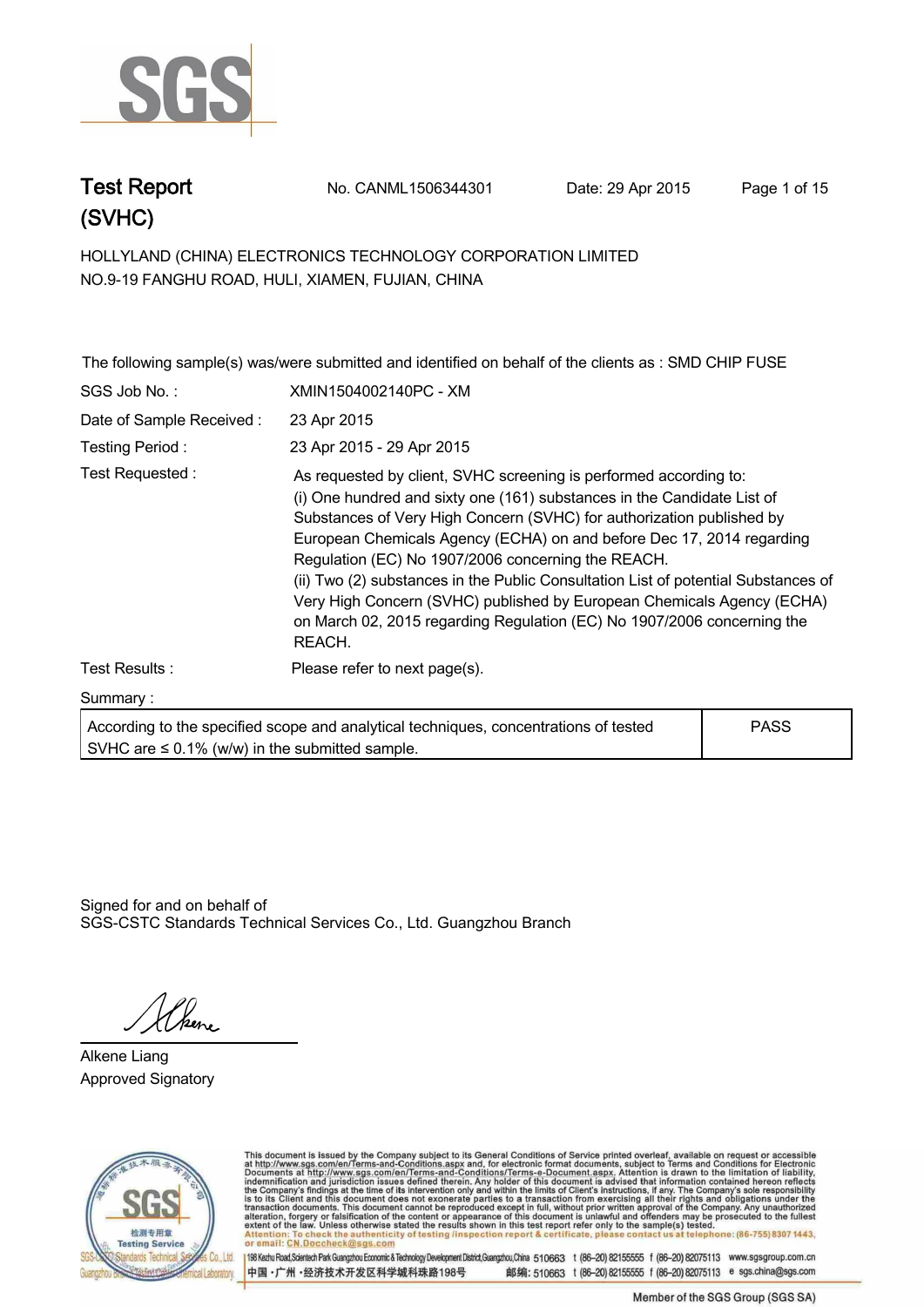

**Test Report. No. CANML1506344301 Date: 29 Apr 2015. Page 2 of 15.**

#### **Remark :.**

 **(1) The chemical analysis of specified SVHC is performed by means of currently available analytical techniques against the following SVHC related documents published by ECHA: http://echa.europa.eu/web/guest/candidate-list-table** 

 **These lists are under evaluation by ECHA and may subject to change in the future.** 

#### **(2) Concerning article(s):**

 **In accordance with Regulation (EC) No 1907/2006, any EU producer or importer of articles shall notify ECHA, in accordance with paragraph 4 of Article 7, if a substance meets the criteria in Article 57 and is identified in accordance with Article 59(1) of the Regulation, if (a) the substance in the Candidate List is present in those articles in quantities totaling over one tonne per producer or importer per year; and (b) the substance in the Candidate List is present in those articles above a concentration of 0.1% weight by weight (w/w).** 

 **Article 33 of Regulation (EC) No 1907/2006 requires supplier of an article containing a substance meeting the criteria in Article 57 and identified in accordance with Article 59(1) in a concentration above 0.1% weight by weight (w/w) shall provide the recipient of the article with sufficient information, available to the supplier, to allow safe use of the article including, as a minimum, the name of that substance in the Candidate List.** 

 **SGS adopts the interpretation of ECHA for SVHC in article unless indicated otherwise. Detail explanation is available at the following link:**

 **http://webstage.contribute.sgs.net/corpreach/documents/SGS-CTS\_SVHC-paper-EN-11.pdf** 

 **(3) Concerning material(s):** 

 **Test results in this report are based on the tested sample. This report refers to testing result of tested sample submitted as homogenous material(s). In case such material is being used to compose an article, the results indicated in this report may not represent SVHC concentration in such article. If this report refers to testing result of composite material group by equal weight proportion, the material in each composite test group may come from more than one article.** 

 **If the sample is a substance or mixture, and it directly exports to EU, client has the obligation to comply with the supply chain communication obligation under Article 31 of Regulation (EC) No. 1907/2006 and the conditions of Authorization of substance of very high concern included in the Annex XIV of the Regulation (EC) No. 1907/2006.** 

 **(4) Concerning substance and preparation:** 

 **If a SVHC is found over 0.1% (w/w) and/or the specific concentration limit which is set in Regulation (EC) No 1272/2008 and No 790/2009, client is suggested to prepare a Safety Data Sheet (SDS) against the SVHC to comply with the supply chain communication obligation under Regulation (EC) No 1907/2006, in which:** 

 **- a substance that is classified as hazardous under the CLP Regulation (EC) No 1272/2008.** 

 **- a mixture that is classified as dangerous according Dangerous Preparations Directive** 



This document is issued by the Company subject to its General Conditions of Service printed overleaf, available on request or accessible at http://www.sgs.com/en/Terms-and-Conditions.aspx and, for electronic format docume ck the authenticity of testing /inspection report & certificate, pl or email: CN Doccheck@

198 Kezhu Road,Scientech Park Guangzhou Economic & Technology Development District,Guangzhou,China 510663 t (86-20) 82155555 f (86-20) 82075113 www.sgsgroup.com.cn 中国·广州·经济技术开发区科学城科珠路198号 邮编: 510663 t (86-20) 82155555 f (86-20) 82075113 e sgs.china@sgs.com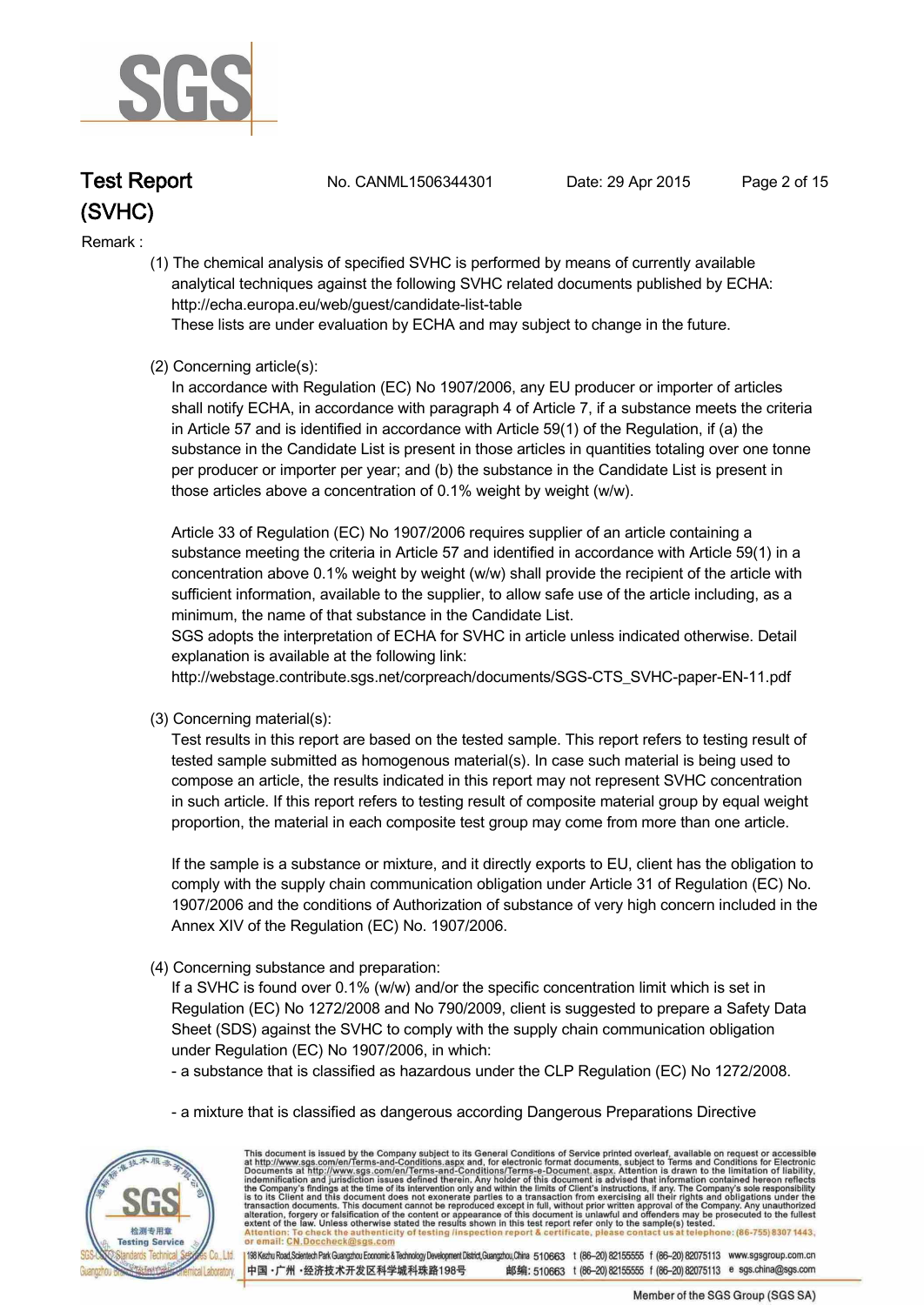

**Test Report. No. CANML1506344301 Date: 29 Apr 2015. Page 3 of 15.**

 **1999/45/EC or classified as hazardous under the CLP Regulation (EC) No 1272/2008, when their concentrations are equal to, or greater than, those defined in the Article 3(3) of 1999/45/EC or the lower values given in Part 3 of Annex VI of Regulation (EC) No. 1272/2008; or** 

 **- a mixture is not classified as dangerous under Directive 1999/45/EC, but contains either:** 

 **(a) a substance posing human health or environmental hazards in an individual concentration of ≥ 1 % by weight for mixtures that are solid or liquids (i.e., non-gaseous mixtures) or ≥ 0.2 % by volume for gaseous mixtures; or** 

 **(b) a substance that is PBT, or vPvB in an individual concentration of ≥ 0.1 % by weight for mixtures that are solid or liquids (i.e., non-gaseous mixtures); or** 

 **(c) a substance on the SVHC candidate list (for reasons other than those listed above), in an individual concentration of ≥ 0.1 % by weight for non-gaseous mixtures; or** 

 **(d) a substance for which there are Europe-wide workplace exposure limits.** 

 **(5) If a SVHC is found over the reporting limit, client is suggested to identify the component which contains the SVHC and the exact concentration of the SVHC by requesting further quantitative analysis from the laboratory.** 

#### **Test Sample :.**

**Sample Description :.**

| Specimen No.    | SGS Sample ID    | <b>Description</b> |  |
|-----------------|------------------|--------------------|--|
| SN <sub>1</sub> | CAN15-063443.001 | "SMD CHIP FUSE"    |  |

#### **Test Method :.**

**SGS In-House method- GZTC CHEM-TOP-092-01, GZTC CHEM-TOP-092-02, Analyzed by ICP-OES, UV-VIS, GC-MS, HPLC-DAD/MS and Colorimetric Method. .**



This document is issued by the Company subject to its General Conditions of Service printed overleaf, available on request or accessible at http://www.sgs.com/en/Terms-and-Conditions.aspx and, for electronic format docume ck the authenticity of testing /inspection report & certificate, pl or email: CN Doccheck@

198 Kezhu Road,Scientech Park Guangzhou Economic & Technology Development District,Guangzhou,China 510663 t (86-20) 82155555 f (86-20) 82075113 www.sgsgroup.com.cn 中国·广州·经济技术开发区科学城科珠路198号 邮编: 510663 t (86-20) 82155555 f (86-20) 82075113 e sgs.china@sgs.com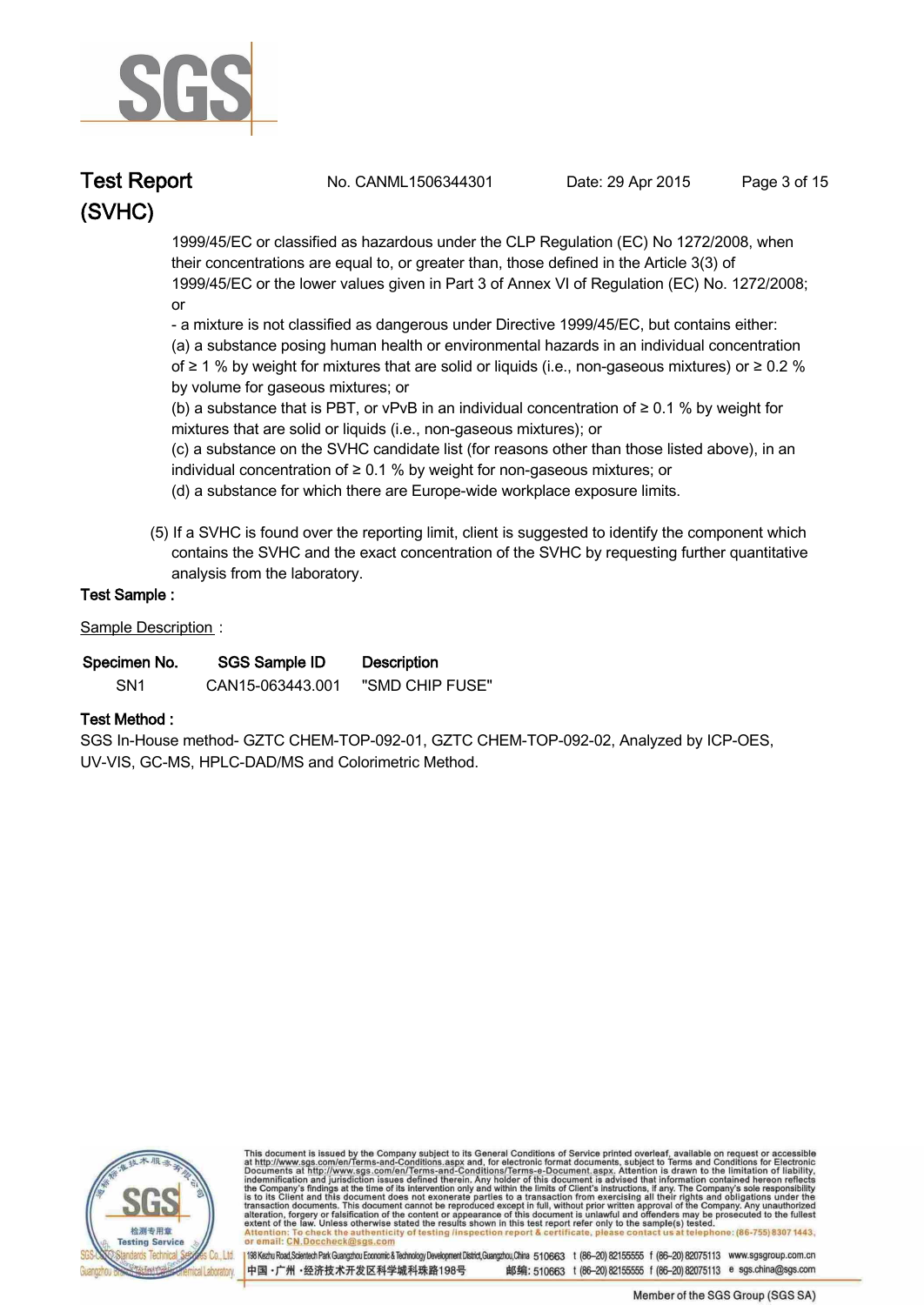

**Test Report No. CANML1506344301** Date: 29 Apr 2015 Page 4 of 15

#### **Test Result: (Substances in the Candidate List of SVHC)**

|                          | <b>Batch Substance Name</b>       | CAS No. | 001<br>Concentration (%) | (%)<br>RL                |
|--------------------------|-----------------------------------|---------|--------------------------|--------------------------|
| $\overline{\phantom{0}}$ | All tested SVHC in candidate list |         | ND                       | $\overline{\phantom{0}}$ |

#### **Test Result: (Substances in the Consultation List of potential SVHC)**

|                          | <b>Batch Substance Name</b>          | CAS No. | 001<br>Concentration (%) | (%)<br>RL                |
|--------------------------|--------------------------------------|---------|--------------------------|--------------------------|
| $\overline{\phantom{0}}$ | All tested SVHC in consultation list | $\sim$  | NC                       | $\overline{\phantom{a}}$ |

**Notes :.**

**1.The table above only shows detected SVHC, and SVHC that below RL are not reported.** 

**Please refer to Appendix for the full list of tested SVHC.**

**2.RL = Reporting Limit. All RL are based on homogenous material.ND = Not detected (lower than RL), ND is denoted on the SVHC substance.**

**3.\*The test result is based on the calculation of selected element(s) / marker(s) and to the worst-case scenario. For detail information, please refer to the SGS REACH** 

**website: www.reach.sgs.com/substance-of-very-high-concern-analysis-information-page.htm.**

**4. RL = 0.005% is evaluated for element (i.e. cobalt, arsenic, lead, chromium (VI), aluminum, zirconium, boron, strontium, zinc, antimony, cadmium, titanium and barium respectively),** 

**except molybdenum RL=0.0005%, boron RL=0.0025% (only for Lead bis(tetrafluoroborate)). .**

**5. Calculated concentration of boric compounds are based on the water extractive boron by ICP-OES. .**

**6. ∆ CAS No. of diastereoisomers identified (α-HBCDD, β-HBCDD, γ-HBCDD): 134237-50-6, 134237-51-7, 134237-52-8.** 

**7. ☆ CAS No. of Hexahydromethylphthalic anhydride, Hexahydro-4-methylphthalic anhydride, Hexahydro-1-methylphthalic anhydride, Hexahydro-3-methylphthalic anhydride: 25550-51-0,** 

**19438-60-9, 48122-14-1, 57110-29-9; EC No. of those: 247-094-1, 243-072-0, 256-356-4, 260-566-1.**

**8. § The substance is proposed for the identification as SVHC only where it contains** 

**Michler's ketone (CAS Number: 90-94-8) or Michler's base (CAS Number: 101-61-1) ≥0.1% (w/w).**

**9. / = Substances in the Consultation List of SVHC .**



This document is issued by the Company subject to its General Conditions of Service printed overleaf, available on request or accessible at http://www.sgs.com/en/Terms-and-Conditions.aspx and, for electronic format docume ck the authenticity of testing /inspection report & certificate, pl

198 Kezhu Road,Scientech Park Guangzhou Economic & Technology Development District,Guangzhou,China 510663 t (86-20) 82155555 f (86-20) 82075113 www.sgsgroup.com.cn 中国·广州·经济技术开发区科学城科珠路198号 邮编: 510663 t (86-20) 82155555 f (86-20) 82075113 e sgs.china@sgs.com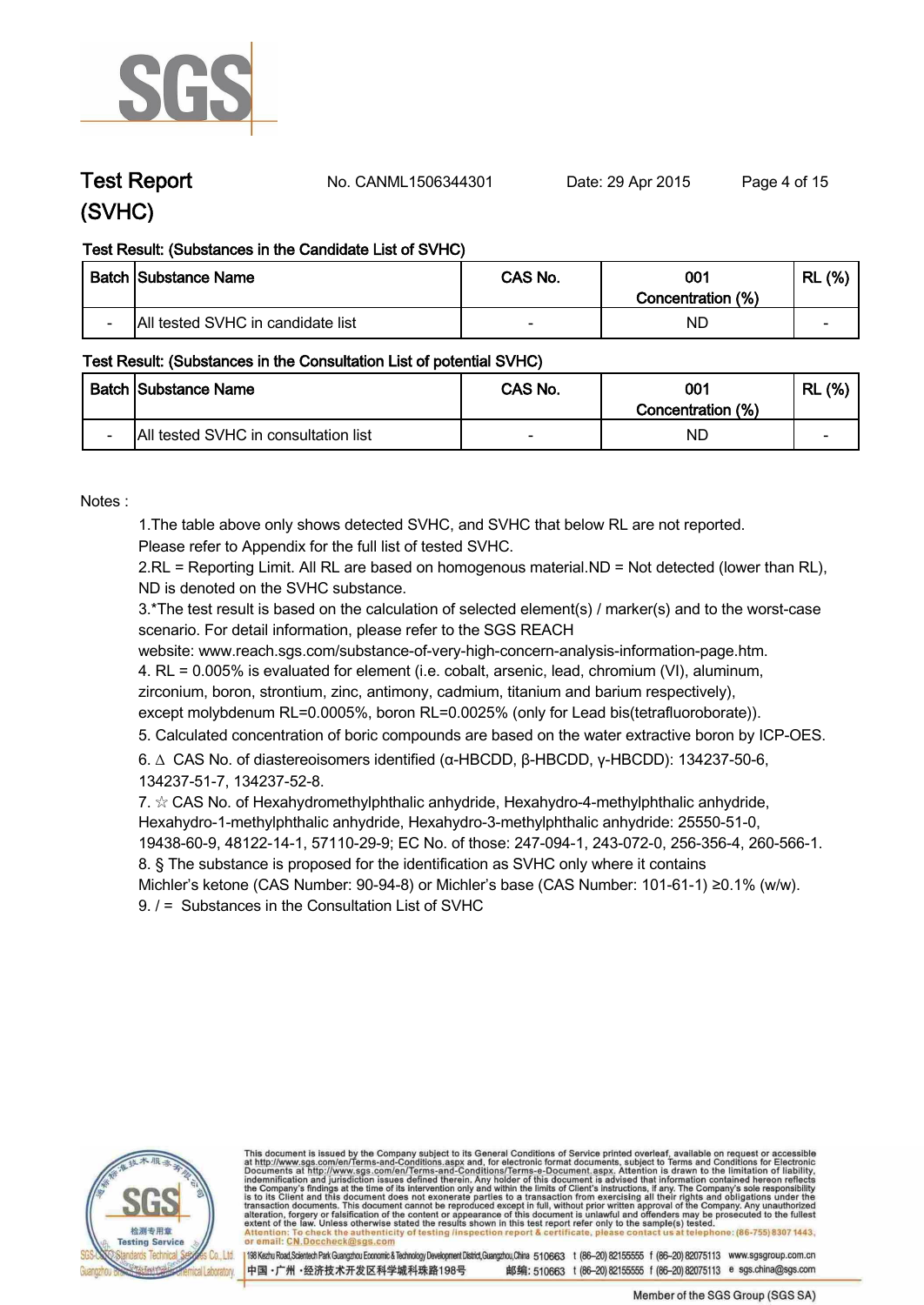

**Test Report. No. CANML1506344301 Date: 29 Apr 2015. Page 5 of 15.**

### **Appendix**

#### **Full list of tested SVHC:**

| <b>Batch</b>  | No.            | <b>Substance Name</b>                                                                                                                   | CAS No.                  | <b>RL</b> (%) |
|---------------|----------------|-----------------------------------------------------------------------------------------------------------------------------------------|--------------------------|---------------|
|               | $\mathbf{1}$   | 4,4' -Diaminodiphenylmethane(MDA)                                                                                                       | 101-77-9                 | 0.050         |
|               | $\overline{2}$ | 5-tert-butyl-2,4,6-trinitro-m-xylene (musk xylene)                                                                                      | $81 - 15 - 2$            | 0.050         |
|               | $\mathfrak{S}$ | Alkanes, C10-13, chloro (Short Chain Chlorinated Paraffins)                                                                             | 85535-84-8               | 0.050         |
| <b>I</b>      | 4              | Anthracene                                                                                                                              | 120-12-7                 | 0.050         |
| ı             | $\sqrt{5}$     | Benzyl butyl phthalate (BBP)                                                                                                            | 85-68-7                  | 0.050         |
| I             | 6              | Bis (2-ethylhexyl)phthalate (DEHP)                                                                                                      | 117-81-7                 | 0.050         |
| $\mathbf{I}$  | $\overline{7}$ | Bis(tributyltin) oxide (TBTO)                                                                                                           | 56-35-9                  | 0.050         |
| I             | 8              | Cobalt dichloride*                                                                                                                      | 7646-79-9                | 0.005         |
| I             | 9              | Diarsenic pentaoxide*                                                                                                                   | 1303-28-2                | 0.005         |
| I             | 10             | Diarsenic trioxide*                                                                                                                     | 1327-53-3                | 0.005         |
| I             | 11             | Dibutyl phthalate (DBP)                                                                                                                 | 84-74-2                  | 0.050         |
|               | 12             | Hexabromocyclododecane (HBCDD) and all major<br>diastereoisomers identified ( $\alpha$ -HBCDD, $\beta$ -HBCDD,<br>γ-HBCDD) <sup>∆</sup> | 25637-99-4,<br>3194-55-6 | 0.050         |
| $\mathbf{I}$  | 13             | Lead hydrogen arsenate*                                                                                                                 | 7784-40-9                | 0.005         |
| I             | 14             | Sodium dichromate*                                                                                                                      | 7789-12-0,<br>10588-01-9 | 0.005         |
| <b>I</b>      | 15             | Triethyl arsenate*                                                                                                                      | 15606-95-8               | 0.005         |
| $\mathsf{I}$  | 16             | 2,4-Dinitrotoluene                                                                                                                      | 121-14-2                 | 0.050         |
| $\sf II$      | 17             | Acrylamide                                                                                                                              | 79-06-1                  | 0.050         |
| $\mathbf{II}$ | 18             | Anthracene oil*                                                                                                                         | 90640-80-5               | 0.050         |
| $\mathbf{II}$ | 19             | Anthracene oil, anthracene paste*                                                                                                       | 90640-81-6               | 0.050         |
| Ш             | 20             | Anthracene oil, anthracene paste, anthracene fraction*                                                                                  | 91995-15-2               | 0.050         |



This document is issued by the Company subject to its General Conditions of Service printed overleaf, available on request or accessible at http://www.sgs.com/en/Terms-and-Conditions.aspx and, for electronic format docume (s) tested.<br>at telephone: (86-755) 8307 1443, Attention: To check the authent<br>or email: CN.Doccheck@sgs.c eck the authenticity of testing /inspection report & certificate, ple contact us

198 Kezhu Road, Scientech Park Guangzhou Economic & Technology Development District, Guangzhou, China 510663 t (86-20) 82155555 f (86-20) 82075113 www.sgsgroup.com.cn 中国·广州·经济技术开发区科学城科珠路198号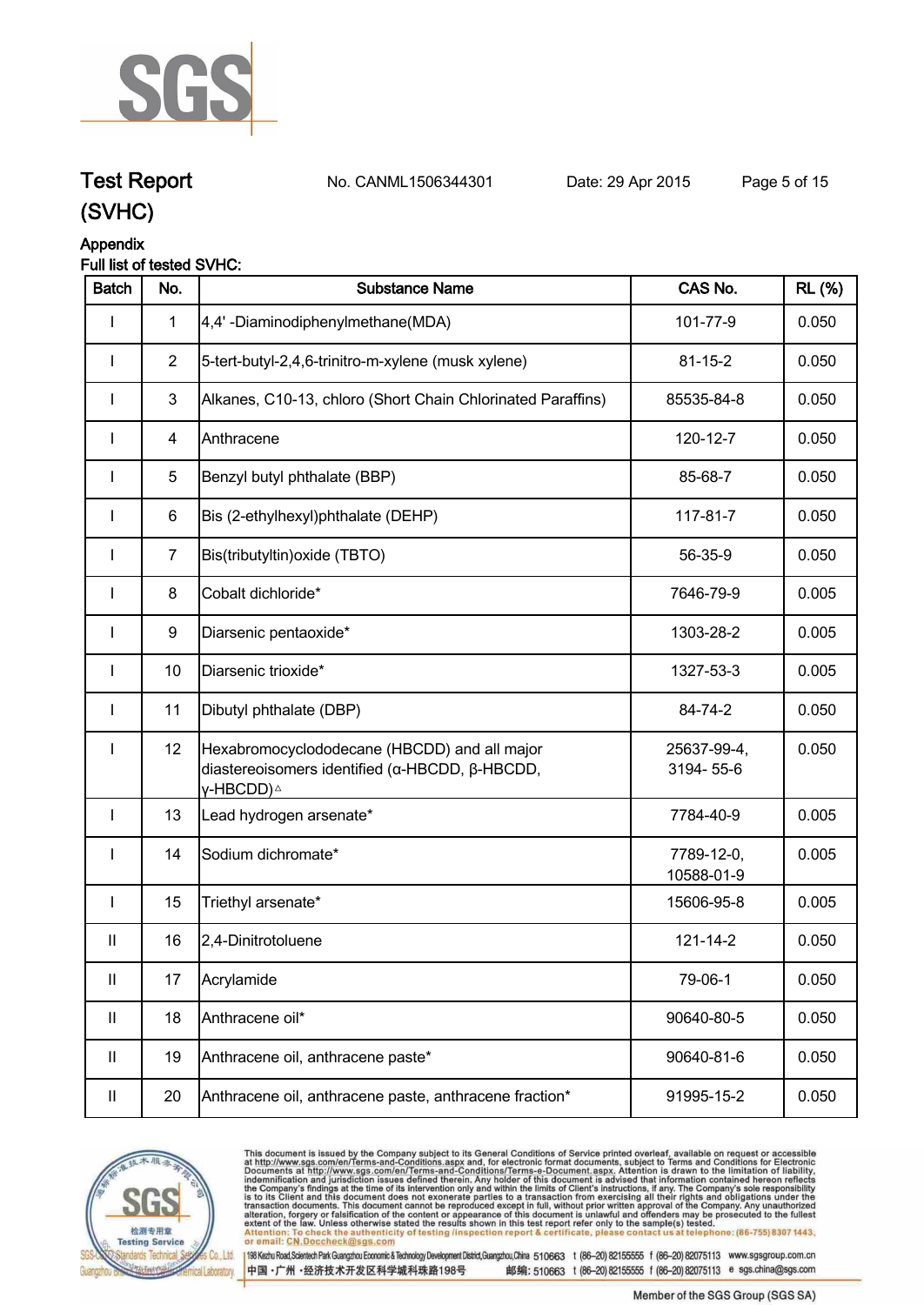

## **Test Report. No. CANML1506344301 Date: 29 Apr 2015. Page 6 of 15.**

### **(SVHC)**

#### **Appendix**

#### **Full list of tested SVHC:**

| <b>Batch</b>                       | No. | <b>Substance Name</b>                                                             | CAS No.                                | <b>RL</b> (%) |
|------------------------------------|-----|-----------------------------------------------------------------------------------|----------------------------------------|---------------|
| $\mathbf{II}$                      | 21  | Anthracene oil, anthracene paste, distn. lights*                                  | 91995-17-4                             | 0.050         |
| $\mathbf{II}$                      | 22  | Anthracene oil, anthracene-low*                                                   | 90640-82-7                             | 0.050         |
| $\mathbf{II}$                      | 23  | Diisobutyl phthalate                                                              | 84-69-5                                | 0.050         |
| $\mathbf{II}$                      | 24  | Lead chromate*                                                                    | 7758-97-6                              | 0.005         |
| $\mathbf{II}$                      | 25  | Lead chromate molybdate sulphate red (C.I. Pigment Red<br>$104$ <sup>*</sup>      | 12656-85-8                             | 0.005         |
| $\mathbf{II}$                      | 26  | Lead sulfochromate yellow (C.I. Pigment Yellow 34)*                               | 1344-37-2                              | 0.005         |
| $\mathbf{II}$                      | 27  | Pitch, coal tar, high temp.*                                                      | 65996-93-2                             | 0.050         |
| $\mathbf{II}$                      | 28  | Tris(2-chloroethyl)phosphate                                                      | 115-96-8                               | 0.050         |
| Ш                                  | 29  | Ammonium dichromate*                                                              | 7789-09-5                              | 0.005         |
| $\mathbf{III}$                     | 30  | Boric acid*                                                                       | 10043-35-3,<br>11113-50-1              | 0.005         |
| $\ensuremath{\mathsf{III}}\xspace$ | 31  | Disodium tetraborate, anhydrous*                                                  | 1303-96-4,<br>1330-43-4,<br>12179-04-3 | 0.005         |
| $\  \ $                            | 32  | Potassium chromate*                                                               | 7789-00-6                              | 0.005         |
| $\mathop{\mathsf{III}}\nolimits$   | 33  | Potassium dichromate*                                                             | 7778-50-9                              | 0.005         |
| Ш                                  | 34  | Sodium chromate*                                                                  | 7775-11-3                              | 0.005         |
| $\mathop{\rm III}$                 | 35  | Tetraboron disodium heptaoxide, hydrate*                                          | 12267-73-1                             | 0.005         |
| $\mathbf{III}$                     | 36  | Trichloroethylene                                                                 | 79-01-6                                | 0.050         |
| ${\sf IV}$                         | 37  | 2-Ethoxyethanol                                                                   | 110-80-5                               | 0.050         |
| IV                                 | 38  | 2-Methoxyethanol                                                                  | 109-86-4                               | 0.050         |
| ${\sf IV}$                         | 39  | Chromic acid,<br>Oligomers of chromic acid and dichromic acid,<br>Dichromic acid* | 7738-94-5<br>13530-68-2                | 0.005         |



This document is issued by the Company subject to its General Conditions of Service printed overleaf, available on request or accessible at http://www.sgs.com/en/Terms-and-Conditions.aspx and, for electronic format documen . at telephone: (86-755) 8307 1443, Attention: To check the authent<br>or email: CN.Doccheck@sgs.c eck the authenticity of testing /inspection report & certificate, ple contact us

中国·广州·经济技术开发区科学城科珠路198号

198 Kezhu Road, Scientech Park Guangzhou Economic & Technology Development District, Guangzhou, China 510663 t (86-20) 82155555 f (86-20) 82075113 www.sgsgroup.com.cn 邮编: 510663 t (86-20) 82155555 f (86-20) 82075113 e sgs.china@sgs.com

Member of the SGS Group (SGS SA)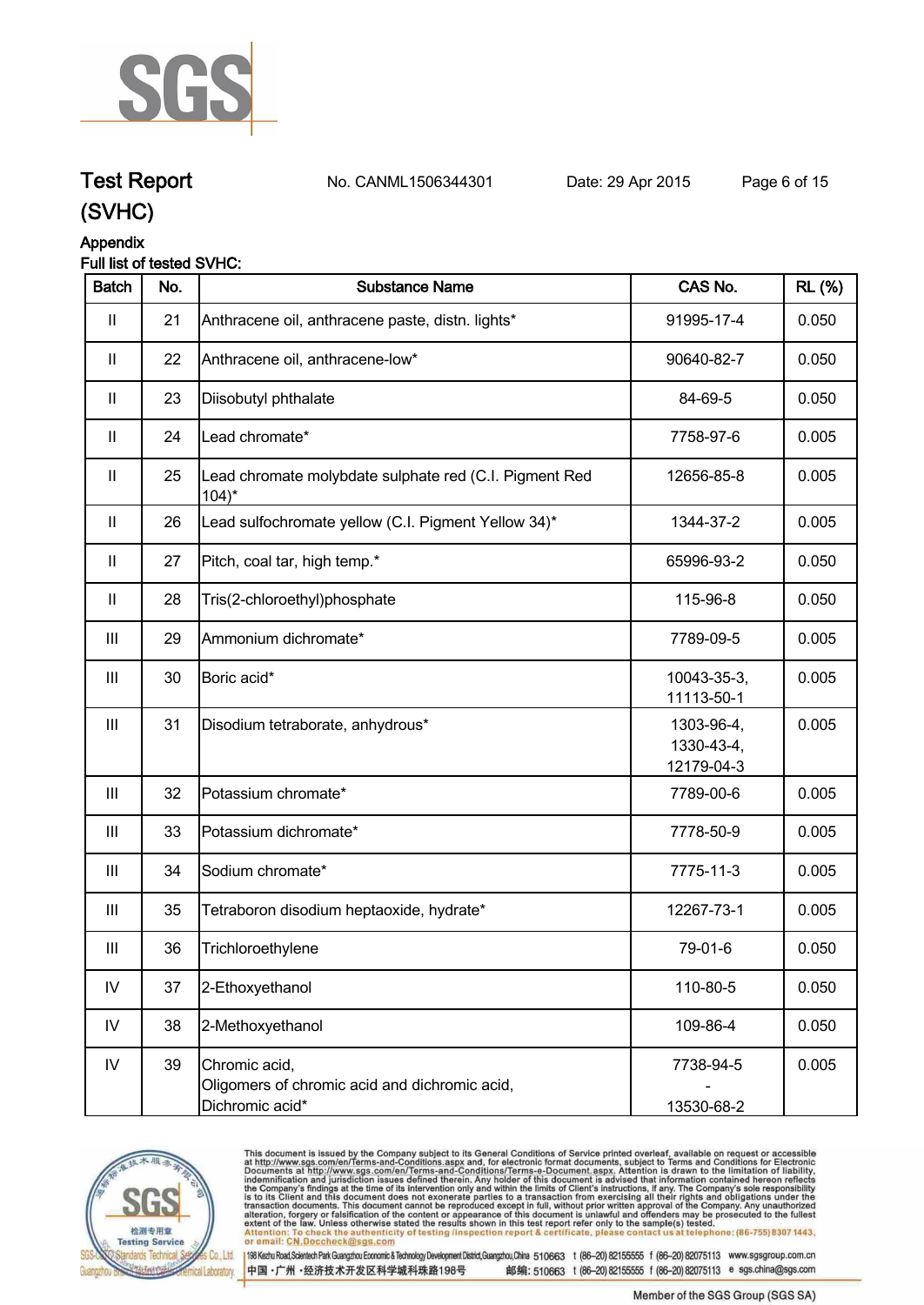

## **Test Report. No. CANML1506344301 Date: 29 Apr 2015. Page 7 of 15.**

### **(SVHC)**

#### **Appendix**

#### **Full list of tested SVHC:**

| <b>Batch</b>  | No. | <b>Substance Name</b>                                                      | CAS No.                     | <b>RL</b> (%) |
|---------------|-----|----------------------------------------------------------------------------|-----------------------------|---------------|
| IV            | 40  | Chromium trioxide*                                                         | 1333-82-0                   | 0.005         |
| $\mathsf{IV}$ | 41  | Cobalt(II) carbonate*                                                      | 513-79-1                    | 0.005         |
| IV            | 42  | Cobalt(II) diacetate*                                                      | 71-48-7                     | 0.005         |
| IV            | 43  | Cobalt(II) dinitrate*                                                      | 10141-05-6                  | 0.005         |
| $\mathsf{IV}$ | 44  | Cobalt(II) sulphate*                                                       | 10124-43-3                  | 0.005         |
| $\vee$        | 45  | 1,2,3-trichloropropane                                                     | 96-18-4                     | 0.050         |
| $\vee$        | 46  | 1,2-Benzenedicarboxylic acid, di-C6-8-branched alkyl esters,<br>C7-rich    | 71888-89-6                  | 0.050         |
| $\vee$        | 47  | 1,2-Benzenedicarboxylic acid, di-C7-11-branched and linear<br>alkyl esters | 68515-42-4                  | 0.050         |
| $\vee$        | 48  | 1-methyl-2-pyrrolidone                                                     | 872-50-4                    | 0.050         |
| $\vee$        | 49  | 2-ethoxyethyl acetate                                                      | 111-15-9                    | 0.050         |
| $\vee$        | 50  | Hydrazine                                                                  | 7803-57-8,<br>302-01-2      | 0.050         |
| $\vee$        | 51  | Strontium chromate*                                                        | 7789-06-2                   | 0.005         |
| VI            | 52  | 1,2-Dichloroethane                                                         | 107-06-2                    | 0.050         |
| VI            | 53  | 2,2'-dichloro-4,4'-methylenedianiline                                      | $101 - 14 - 4$              | 0.050         |
| VI            | 54  | 2-Methoxyaniline; o-Anisidine                                              | 90-04-0                     | 0.050         |
| VI            | 55  | 4-(1,1,3,3-tetramethylbutyl)phenol                                         | 140-66-9                    | 0.050         |
| VI            | 56  | Aluminosilicate Refractory Ceramic Fibres *                                | 650-017-00-8 (Index<br>no.) | 0.005         |
| VI            | 57  | Arsenic acid*                                                              | 7778-39-4                   | 0.005         |
| VI            | 58  | Bis(2-methoxyethyl) ether                                                  | 111-96-6                    | 0.050         |
| VI            | 59  | Bis(2-methoxyethyl) phthalate                                              | 117-82-8                    | 0.050         |



This document is issued by the Company subject to its General Conditions of Service printed overleaf, available on request or accessible at http://www.sgs.com/en/Terms-and-Conditions.aspx and, for electronic format documen (s) tested.<br>at telephone: (86-755) 8307 1443, Attention: To check the authen<br>or email: CN.Doccheck@sgs.c eck the authenticity of testing /inspection report & certificate, ple contact us

198 Kezhu Road, Scientech Park Guangzhou Economic & Technology Development District, Guangzhou, China 510663 t (86-20) 82155555 f (86-20) 82075113 www.sgsgroup.com.cn 中国·广州·经济技术开发区科学城科珠路198号

Member of the SGS Group (SGS SA)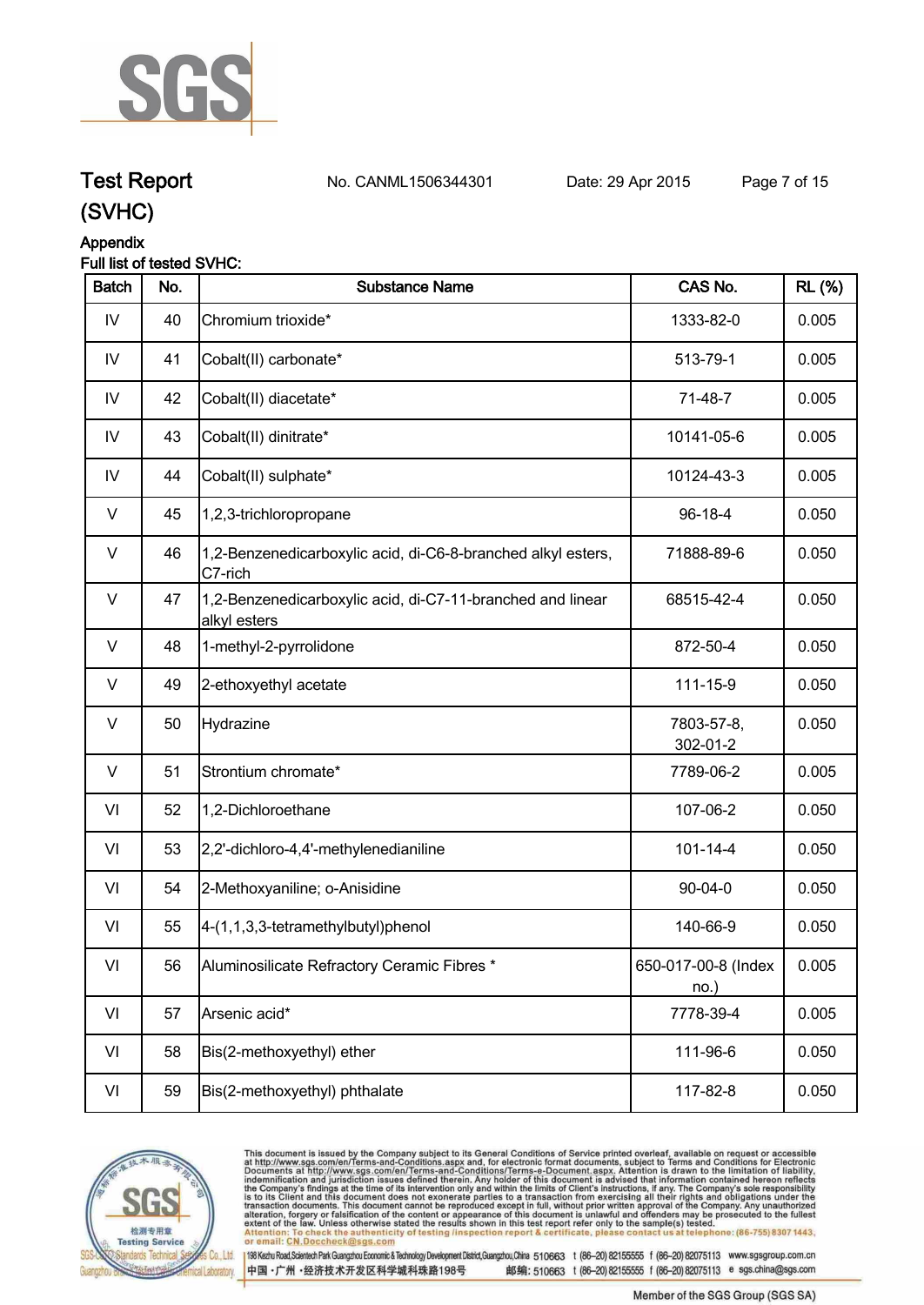

#### **Appendix**

#### **Full list of tested SVHC:**

| <b>Batch</b> | No. | <b>Substance Name</b>                                                                                                                              | CAS No.                     | <b>RL</b> (%) |
|--------------|-----|----------------------------------------------------------------------------------------------------------------------------------------------------|-----------------------------|---------------|
| VI           | 60  | Calcium arsenate*                                                                                                                                  | 7778-44-1                   | 0.005         |
| VI           | 61  | Dichromium tris(chromate) *                                                                                                                        | 24613-89-6                  | 0.005         |
| VI           | 62  | Formaldehyde, oligomeric reaction products with aniline                                                                                            | 25214-70-4                  | 0.050         |
| VI           | 63  | Lead diazide, Lead azide*                                                                                                                          | 13424-46-9                  | 0.005         |
| VI           | 64  | Lead dipicrate*                                                                                                                                    | 6477-64-1                   | 0.005         |
| VI           | 65  | Lead styphnate*                                                                                                                                    | 15245-44-0                  | 0.005         |
| VI           | 66  | N,N-dimethylacetamide                                                                                                                              | 127-19-5                    | 0.050         |
| VI           | 67  | Pentazinc chromate octahydroxide*                                                                                                                  | 49663-84-5                  | 0.005         |
| VI           | 68  | Phenolphthalein                                                                                                                                    | 77-09-8                     | 0.050         |
| VI           | 69  | Potassium hydroxyoctaoxodizincatedichromate*                                                                                                       | 11103-86-9                  | 0.005         |
| VI           | 70  | Trilead diarsenate*                                                                                                                                | 3687-31-8                   | 0.005         |
| VI           | 71  | Zirconia Aluminosilicate Refractory Ceramic Fibres*                                                                                                | 650-017-00-8 (Index<br>no.) | 0.005         |
| VII          | 72  | [4-[[4-anilino-1-naphthyl][4-<br>(dimethylamino)phenyl]methylene]cyclohexa-2,5-dien-1-ylide<br>ne] dimethylammonium chloride (C.I. Basic Blue 26)§ | 2580-56-5                   | 0.050         |
| VII          | 73  | [4-[4,4'-bis(dimethylamino)<br>benzhydrylidene]cyclohexa-2,5-dien-1-ylidene]dimethylamm<br>onium chloride (C.I. Basic Violet 3)§                   | 548-62-9                    | 0.050         |
| VII          | 74  | 1,2-bis(2-methoxyethoxy)ethane (TEGDME; triglyme)                                                                                                  | 112-49-2                    | 0.050         |
| VII          | 75  | 1,2-dimethoxyethane; ethylene glycol dimethyl ether<br>(EGDME)                                                                                     | 110-71-4                    | 0.050         |
| VII          | 76  | 4,4'-bis(dimethylamino) benzophenone (Michler's Ketone)                                                                                            | 90-94-8                     | 0.050         |
| VII          | 77  | 4,4'-bis(dimethylamino)-4"-(methylamino)trityl alcohol§                                                                                            | $561 - 41 - 1$              | 0.050         |
| VII          | 78  | Diboron trioxide*                                                                                                                                  | 1303-86-2                   | 0.005         |



This document is issued by the Company subject to its General Conditions of Service printed overleaf, available on request or accessible at http://www.sgs.com/en/Terms-and-Conditions.aspx and, for electronic format documen . at telephone: (86-755) 8307 1443, Attention: To check the authen<br>or email: CN.Doccheck@sgs.c eck the authenticity of testing /inspection report & certificate, ple contact us

198 Kezhu Road,Scientech Park Guangzhou Economic & Technology Development District,Guangzhou,China 510663 t (86-20) 82155555 f (86-20) 82075113 www.sgsgroup.com.cn 中国·广州·经济技术开发区科学城科珠路198号

**Test Report. No. CANML1506344301 Date: 29 Apr 2015. Page 8 of 15.**

Member of the SGS Group (SGS SA)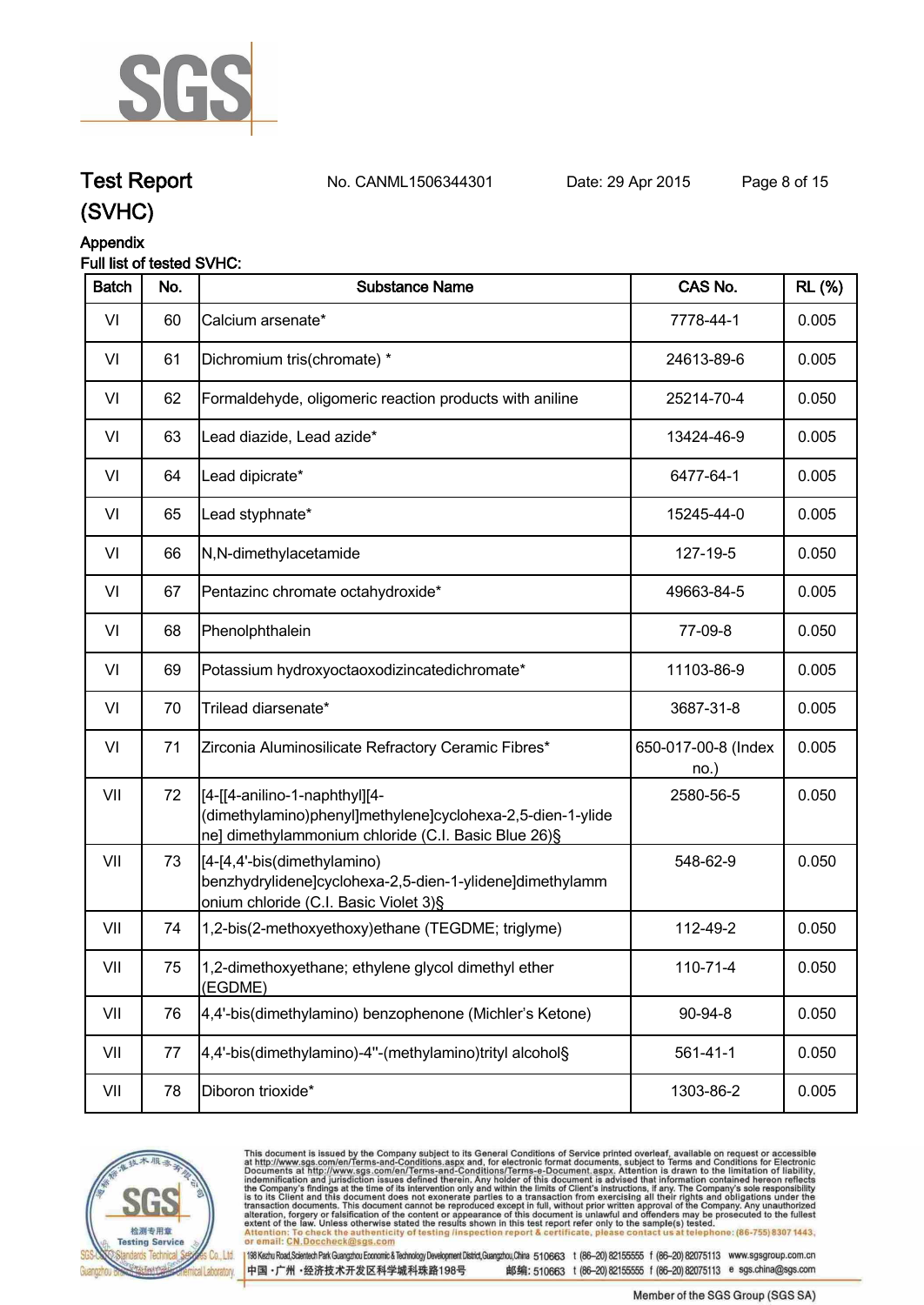

### **Test Report. No. CANML1506344301 Date: 29 Apr 2015. Page 9 of 15.**

#### **Appendix**

#### **Full list of tested SVHC:**

| <b>Batch</b> | No. | <b>Substance Name</b>                                                                                            | CAS No.        | <b>RL</b> (%) |
|--------------|-----|------------------------------------------------------------------------------------------------------------------|----------------|---------------|
| VII          | 79  | Formamide                                                                                                        | $75-12-7$      | 0.050         |
| VII          | 80  | Lead(II) bis(methanesulfonate)*                                                                                  | 17570-76-2     | 0.005         |
| VII          | 81  | N,N,N',N'-tetramethyl-4,4'-methylenedianiline (Michler's<br>base)                                                | $101 - 61 - 1$ | 0.050         |
| VII          | 82  | TGIC (1,3,5-tris(oxiranylmethyl)<br>-1,3,5-triazine-2,4,6(1H,3H,5H)-trione)                                      | 2451-62-9      | 0.050         |
| VII          | 83  | $\alpha$ , $\alpha$ -Bis[4-(dimethylamino)phenyl]-4<br>(phenylamino)naphthalene-1-methanol (C.I. Solvent Blue 4) | 6786-83-0      | 0.050         |
| VII          | 84  | $\beta$ -TGIC (1,3,5-tris[(2S and 2R)-2,3-epoxypropyl]<br>-1,3,5-triazine-2,4,6-(1H,3H,5H)-trione)               | 59653-74-6     | 0.050         |
| VIII         | 85  | [Phthalato(2-)]dioxotrilead*                                                                                     | 69011-06-9     | 0.005         |
| VIII         | 86  | 1,2-Benzenedicarboxylic acid, dipentylester, branched and<br>linear                                              | 84777-06-0     | 0.050         |
| VIII         | 87  | 1,2-Diethoxyethane                                                                                               | 629-14-1       | 0.050         |
| VIII         | 88  | 1-Bromopropane                                                                                                   | 106-94-5       | 0.050         |
| VIII         | 89  | 3-Ethyl-2-methyl-2-(3-methylbutyl)-1,3-oxazolidine                                                               | 143860-04-2    | 0.050         |
| VIII         | 90  | 4-(1,1,3,3-tetramethylbutyl)phenol, ethoxylated                                                                  |                | 0.050         |
| VIII         | 91  | 4,4'-Methylenedi-o-toluidine                                                                                     | 838-88-0       | 0.050         |
| VIII         | 92  | 4,4'-Oxydianiline and its salts                                                                                  | 101-80-4       | 0.050         |
| VIII         | 93  | 4-Aminoazobenzene                                                                                                | 60-09-3        | 0.050         |
| VIII         | 94  | 4-Methyl-m-phenylenediamine                                                                                      | 95-80-7        | 0.050         |
| VIII         | 95  | 4-Nonylphenol, branched and linear                                                                               |                | 0.050         |
| VIII         | 96  | 6-Methoxy-m-toluidine                                                                                            | 120-71-8       | 0.050         |
| VIII         | 97  | Acetic acid, lead salt, basic*                                                                                   | 51404-69-4     | 0.005         |



This document is issued by the Company subject to its General Conditions of Service printed overleaf, available on request or accessible at http://www.sgs.com/en/Terms-and-Conditions.aspx and, for electronic format documen . at telephone: (86-755) 8307 1443, Attention: To check the authent<br>or email: CN.Doccheck@sgs.c eck the authenticity of testing /inspection report & certificate, ple contact us

198 Kezhu Road, Scientech Park Guangzhou Economic & Technology Development District, Guangzhou, China 510663 t (86-20) 82155555 f (86-20) 82075113 www.sgsgroup.com.cn 中国·广州·经济技术开发区科学城科珠路198号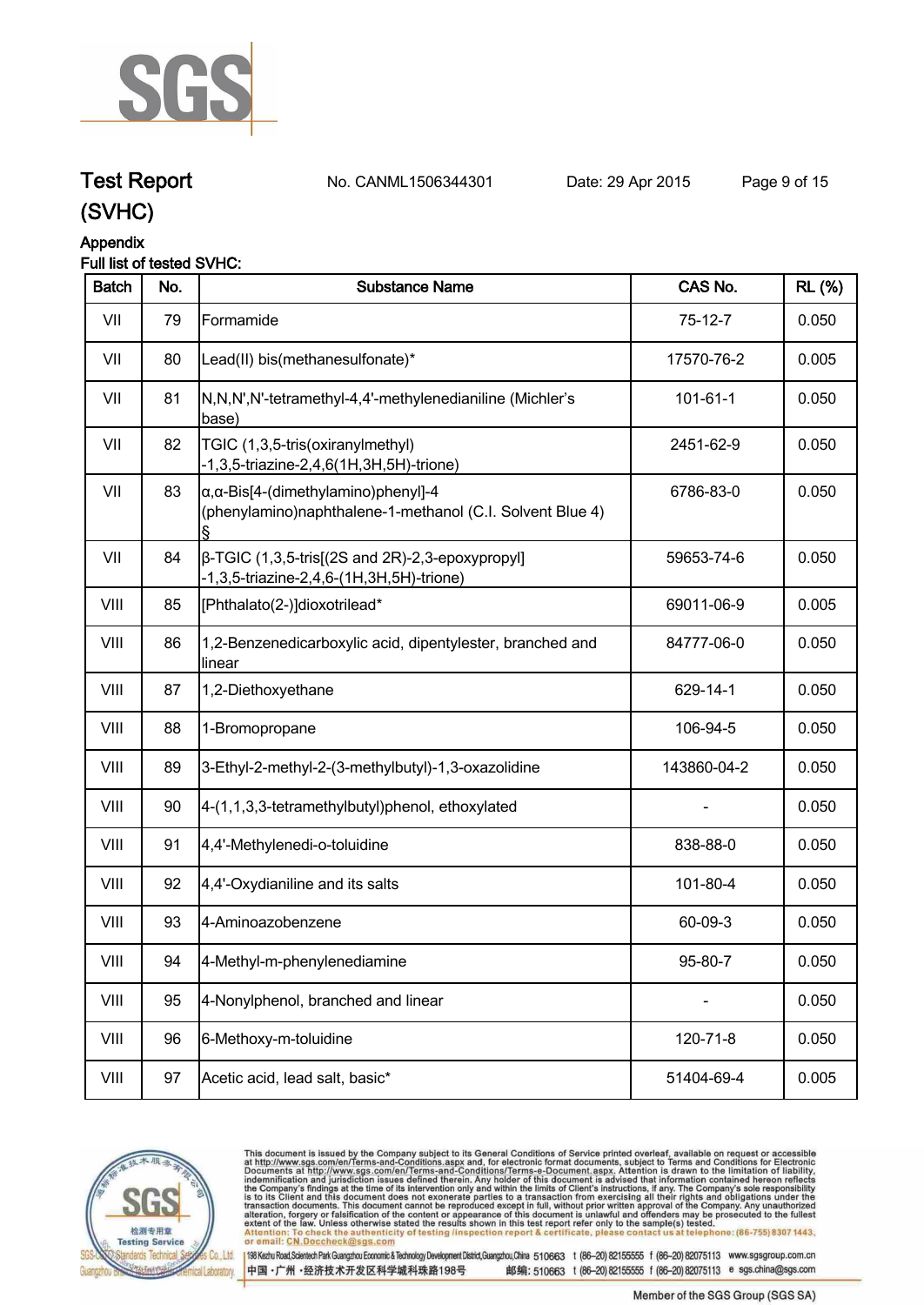

**Test Report. No. CANML1506344301 Date: 29 Apr 2015. Page 10 of 15.**

### **(SVHC)**

#### **Appendix**

#### **Full list of tested SVHC:**

| <b>Batch</b> | No. | <b>Substance Name</b>                                                                                                                                            | CAS No.                                 | <b>RL</b> (%) |
|--------------|-----|------------------------------------------------------------------------------------------------------------------------------------------------------------------|-----------------------------------------|---------------|
| VIII         | 98  | Biphenyl-4-ylamine                                                                                                                                               | $92 - 67 - 1$                           | 0.050         |
| VIII         | 99  | Bis(pentabromophenyl) ether (DecaBDE)                                                                                                                            | 1163-19-5                               | 0.050         |
| VIII         | 100 | Cyclohexane-1,2-dicarboxylic anhydride,<br>cis-cyclohexane-1,2-dicarboxylic anhydride,<br>trans-cyclohexane-1,2-dicarboxylic anhydride                           | $85-42-7,$<br>13149-00-3,<br>14166-21-3 | 0.050         |
| VIII         | 101 | Diazene-1,2-dicarboxamide (C,C'-azodi(formamide))                                                                                                                | 123-77-3                                | 0.050         |
| VIII         | 102 | Dibutyltin dichloride (DBTC)                                                                                                                                     | 683-18-1                                | 0.050         |
| VIII         | 103 | Diethyl sulphate                                                                                                                                                 | 64-67-5                                 | 0.050         |
| VIII         | 104 | Diisopentylphthalate                                                                                                                                             | 605-50-5                                | 0.050         |
| VIII         | 105 | Dimethyl sulphate                                                                                                                                                | $77 - 78 - 1$                           | 0.050         |
| VIII         | 106 | Dinoseb                                                                                                                                                          | 88-85-7                                 | 0.050         |
| VIII         | 107 | Dioxobis(stearato)trilead*                                                                                                                                       | 12578-12-0                              | 0.005         |
| VIII         | 108 | Fatty acids, C16-18, lead salts*                                                                                                                                 | 91031-62-8                              | 0.005         |
| VIII         | 109 | Furan                                                                                                                                                            | 110-00-9                                | 0.050         |
| VIII         | 110 | Henicosafluoroundecanoic acid                                                                                                                                    | 2058-94-8                               | 0.050         |
| VIII         | 111 | Heptacosafluorotetradecanoic acid                                                                                                                                | 376-06-7                                | 0.050         |
| VIII         | 112 | Hexahydromethylphathalic anhydride,<br>Hexahydro-4-methylphathalic anhydride,<br>Hexahydro-1-methylphathalic anhydride,<br>Hexahydro-3-methylphathalic anhydride | ☆                                       | 0.050         |
| VIII         | 113 | Lead bis(tetrafluoroborate)*                                                                                                                                     | 13814-96-5                              | 0.005         |
| VIII         | 114 | Lead cyanamidate*                                                                                                                                                | 20837-86-9                              | 0.005         |
| VIII         | 115 | Lead dinitrate*                                                                                                                                                  | 10099-74-8                              | 0.005         |
| VIII         | 116 | Lead monoxide*                                                                                                                                                   | 1317-36-8                               | 0.005         |
|              |     |                                                                                                                                                                  |                                         |               |



This document is issued by the Company subject to its General Conditions of Service printed overleaf, available on request or accessible at http://www.sgs.com/en/Terms-and-Conditions.aspx and, for electronic format documen . at telephone: (86-755) 8307 1443, Attention: To check the authent<br>or email: CN.Doccheck@sgs.c eck the authenticity of testing /inspection report & certificate, ple contact us

中国·广州·经济技术开发区科学城科珠路198号

198 Kezhu Road, Scientech Park Guangzhou Economic & Technology Development District, Guangzhou, China 510663 t (86-20) 82155555 f (86-20) 82075113 www.sgsgroup.com.cn 邮编: 510663 t (86-20) 82155555 f (86-20) 82075113 e sgs.china@sgs.com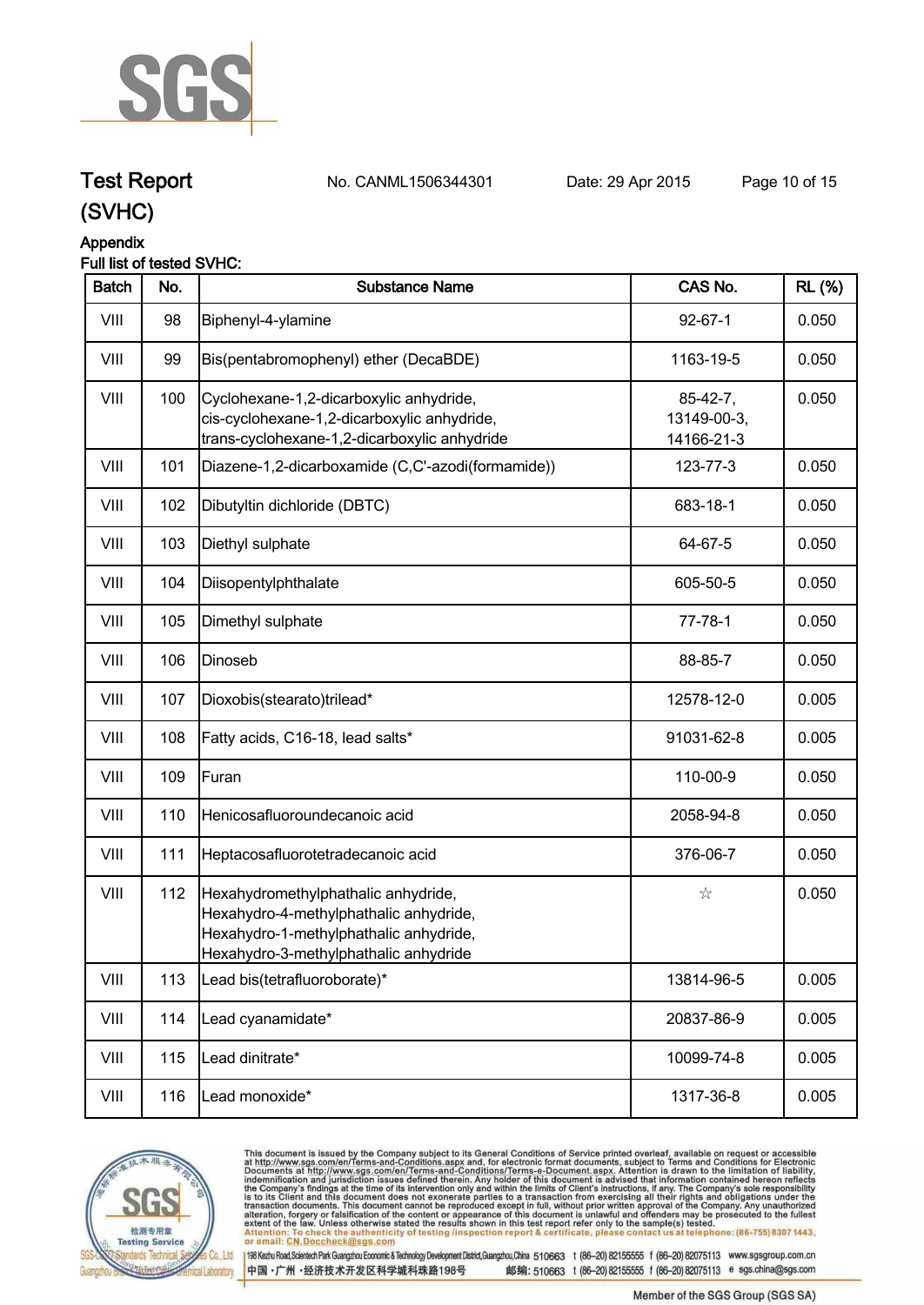

**Test Report. No. CANML1506344301 Date: 29 Apr 2015. Page 11 of 15.**

### **(SVHC)**

#### **Appendix**

#### **Full list of tested SVHC:**

| <b>Batch</b> | No. | <b>Substance Name</b>                                     | CAS No.     | <b>RL (%)</b> |
|--------------|-----|-----------------------------------------------------------|-------------|---------------|
| VIII         | 117 | Lead oxide sulfate*                                       | 12036-76-9  | 0.005         |
| VIII         | 118 | Lead tetroxide (orange lead)*                             | 1314-41-6   | 0.005         |
| VIII         | 119 | Lead titanium trioxide*                                   | 12060-00-3  | 0.005         |
| VIII         | 120 | Lead titanium zirconium oxide*                            | 12626-81-2  | 0.005         |
| VIII         | 121 | Methoxyacetic acid                                        | 625-45-6    | 0.050         |
| VIII         | 122 | Methyloxirane (Propylene oxide)                           | 75-56-9     | 0.050         |
| VIII         | 123 | N,N-dimethylformamide                                     | 68-12-2     | 0.050         |
| VIII         | 124 | N-Methylacetamide                                         | 79-16-3     | 0.050         |
| VIII         | 125 | N-Pentyl-isopentylphthalate                               | 776297-69-9 | 0.050         |
| VIII         | 126 | o-Aminoazotoluene                                         | 97-56-3     | 0.050         |
| VIII         | 127 | o-Toluidine                                               | 95-53-4     | 0.050         |
| VIII         | 128 | Pentacosafluorotridecanoic acid                           | 72629-94-8  | 0.050         |
| VIII         | 129 | Pentalead tetraoxide sulphate*                            | 12065-90-6  | 0.005         |
| VIII         | 130 | Pyrochlore, antimony lead yellow*                         | 8012-00-8   | 0.005         |
| VIII         | 131 | Silicic acid, barium salt, lead-doped*                    | 68784-75-8  | 0.005         |
| VIII         | 132 | Silicic acid, lead salt*                                  | 11120-22-2  | 0.005         |
| VIII         | 133 | Sulfurous acid, lead salt, dibasic*                       | 62229-08-7  | 0.005         |
| VIII         | 134 | Tetraethyllead*                                           | 78-00-2     | 0.005         |
| VIII         | 135 | Tetralead trioxide sulphate*                              | 12202-17-4  | 0.005         |
| VIII         | 136 | Tricosafluorododecanoic acid                              | 307-55-1    | 0.050         |
| VIII         | 137 | Trilead bis(carbonate)dihydroxide (basic lead carbonate)* | 1319-46-6   | 0.005         |



This document is issued by the Company subject to its General Conditions of Service printed overleaf, available on request or accessible at http://www.sgs.com/en/Terms-and-Conditions.aspx and, for electronic format documen (s) tested.<br>at telephone: (86-755) 8307 1443, Attention: To check the authent<br>or email: CN.Doccheck@sgs.c eck the authenticity of testing /inspection report & certificate, ple contact us

198 Kezhu Road, Scientech Park Guangzhou Economic & Technology Development District, Guangzhou, China 510663 t (86-20) 82155555 f (86-20) 82075113 www.sgsgroup.com.cn 中国·广州·经济技术开发区科学城科珠路198号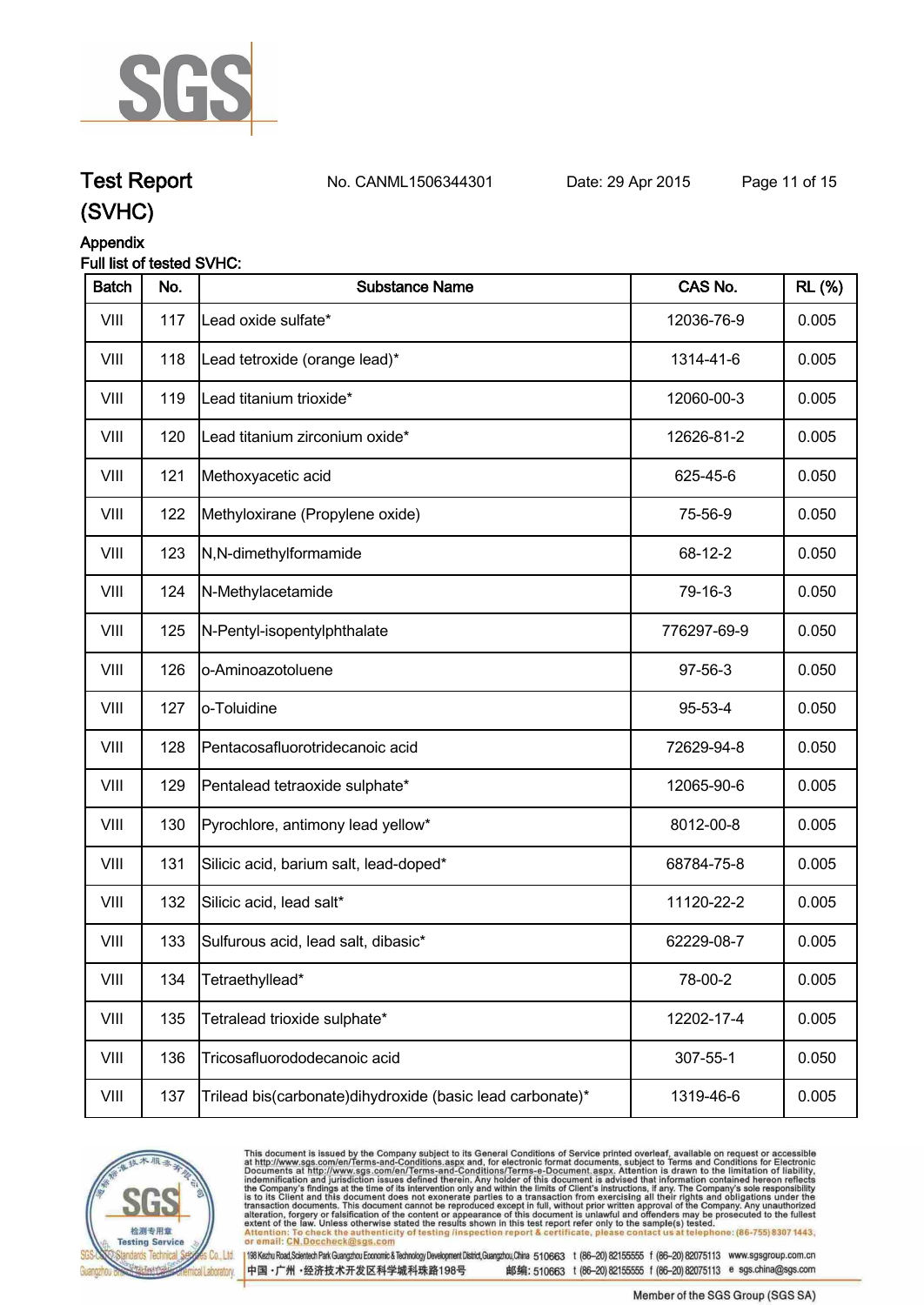

## **Test Report. No. CANML1506344301 Date: 29 Apr 2015. Page 12 of 15.**

### **(SVHC) Appendix**

#### **Full list of tested SVHC:**

| <b>Batch</b> | No. | <b>Substance Name</b>                                                                                                                                            | CAS No.    | <b>RL</b> (%) |
|--------------|-----|------------------------------------------------------------------------------------------------------------------------------------------------------------------|------------|---------------|
| VIII         | 138 | Trilead dioxide phosphonate*                                                                                                                                     | 12141-20-7 | 0.005         |
| IX           | 139 | 4-Nonylphenol, branched and linear, ethoxylated                                                                                                                  |            | 0.050         |
| IX           | 140 | Ammonium pentadecafluorooctanoate (APFO)                                                                                                                         | 3825-26-1  | 0.050         |
| IX           | 141 | Cadmium oxide*                                                                                                                                                   | 1306-19-0  | 0.005         |
| IX           | 142 | Cadmium*                                                                                                                                                         | 7440-43-9  | 0.005         |
| IX           | 143 | Dipentyl phthalate (DPP)                                                                                                                                         | 131-18-0   | 0.050         |
| IX           | 144 | Pentadecafluorooctanoic acid (PFOA)                                                                                                                              | 335-67-1   | 0.050         |
| X            | 145 | Cadmium sulphide*                                                                                                                                                | 1306-23-6  | 0.005         |
| X            | 146 | Dihexyl phthalate                                                                                                                                                | 84-75-3    | 0.050         |
| X            | 147 | Disodium 3,3'-[[1,1'-biphenyl]<br>-4,4'-diylbis(azo)]bis(4-aminonaphthalene-1-sulphonate) (C.I.<br>Direct Red 28)                                                | 573-58-0   | 0.050         |
| X            | 148 | Disodium 4-amino-3-[[4'-[(2,4-diaminophenyl)azo]<br>[1,1'-biphenyl]-4-yl]azo] -5-hydroxy-6-<br>(phenylazo)naphthalene-2,7-disulphonate (C.I. Direct Black<br>38) | 1937-37-7  | 0.050         |
| X            | 149 | Imidazolidine-2-thione; (2-imidazoline-2-thiol)                                                                                                                  | 96-45-7    | 0.050         |
| X            | 150 | Lead di(acetate)*                                                                                                                                                | 301-04-2   | 0.005         |
| X            | 151 | Trixylyl phosphate                                                                                                                                               | 25155-23-1 | 0.050         |
| XI           | 152 | 1,2-Benzenedicarboxylic acid, dihexyl ester, branched and<br>linear                                                                                              | 68515-50-4 | 0.050         |
| XI           | 153 | Cadmium chloride*                                                                                                                                                | 10108-64-2 | 0.005         |
| XI           | 154 | Sodium perborate; perboric acid, sodium salt*                                                                                                                    |            | 0.005         |
| XI           | 155 | Sodium peroxometaborate*                                                                                                                                         | 7632-04-4  | 0.005         |



This document is issued by the Company subject to its General Conditions of Service printed overleaf, available on request or accessible at http://www.sgs.com/en/Terms-and-Conditions.aspx and, for electronic format documen . at telephone: (86-755) 8307 1443, Attention: To check the authent<br>or email: CN.Doccheck@sgs.c eck the authenticity of testing /inspection report & certificate, ple contact us

中国·广州·经济技术开发区科学城科珠路198号

198 Kezhu Road, Scientech Park Guangzhou Economic & Technology Development District, Guangzhou, China 510663 t (86-20) 82155555 f (86-20) 82075113 www.sgsgroup.com.cn 邮编: 510663 t (86-20) 82155555 f (86-20) 82075113 e sgs.china@sgs.com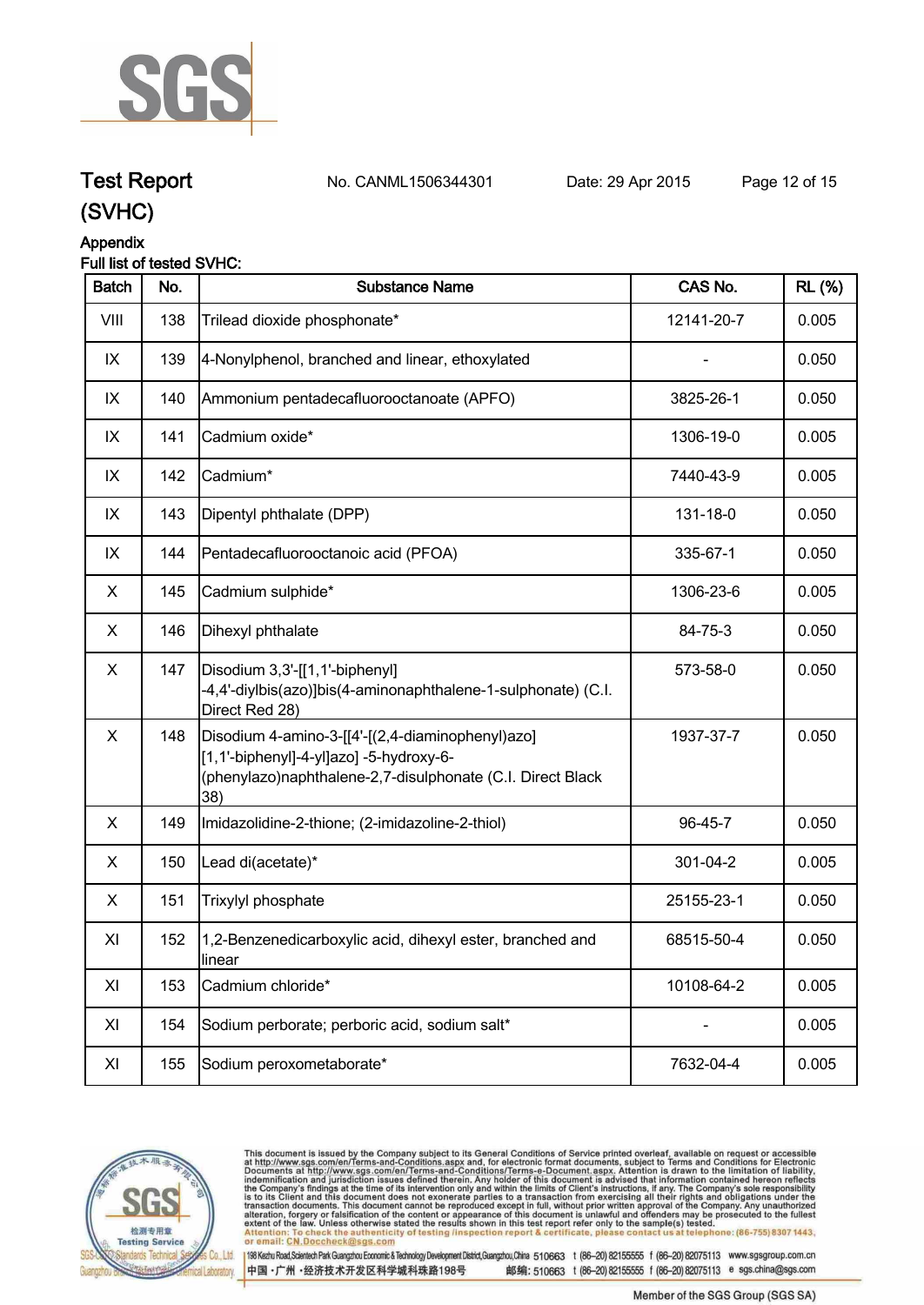

#### **Appendix**

#### **Full list of tested SVHC:**

| <b>Batch</b> | No. | Substance Name                                                                                                                                                                                                                                                            | CAS No.                   | <b>RL</b> (%) |
|--------------|-----|---------------------------------------------------------------------------------------------------------------------------------------------------------------------------------------------------------------------------------------------------------------------------|---------------------------|---------------|
| XII          | 156 | 2-(2H-Benzotriazol-2-yl)-4,6-ditertpentylphenol (UV-328)                                                                                                                                                                                                                  | 25973-55-1                | 0.050         |
| XII          | 157 | 2-benzotriazol-2-yl-4,6-di-tert-butylphenol (UV-320)                                                                                                                                                                                                                      | 3846-71-7                 | 0.050         |
| XII          | 158 | 2-Ethylhexyl<br>10-ethyl-4,4-dioctyl-7-oxo-8-oxa-3,5-dithia-4-stannatetradeca<br>noate; DOTE                                                                                                                                                                              | 15571-58-1                | 0.050         |
| XII          | 159 | Reaction mass of 2-ethylhexyl<br>10-ethyl-4,4-dioctyl-7-oxo-8-oxa-3,5-dithia-4-stannatetradeca<br>noate & 2-ethylhexyl 10-ethyl-4-[[2-[(2-ethylhexyl)oxy]<br>2-oxoethyl]thio]<br>-4-octyl-7-oxo-8-oxa-3,5-dithia-4-stannatetradecanoate<br>(reaction mass of DOTE & MOTE) |                           | 0.050         |
| XII          | 160 | Cadmium fluoride*                                                                                                                                                                                                                                                         | 7790-79-6                 | 0.005         |
| XII          | 161 | Cadmium sulphate*                                                                                                                                                                                                                                                         | 10124-36-4,<br>31119-53-6 | 0.005         |
|              | 162 | 1,2-benzenedicarboxylic acid, di-C6-10-alkyl esters;<br>1,2-benzenedicarboxylic acid, mixed decyl and hexyl and<br>octyl diesters with $\geq 0.3\%$ of dihexyl phthalate                                                                                                  | 68515-51-5,<br>68648-93-1 | 0.050         |
|              | 163 | 5-sec-butyl-2-(2,4-dimethylcyclohex-3-en-1-yl)<br>-5-methyl-1,3-dioxane [1], 5-sec-butyl-2-<br>(4,6-dimethylcyclohex-3-en-1-yl)-5-methyl-1,3-dioxane [2]<br>[covering any of the individual isomers of [1] and [2] or any<br>combination thereof]                         |                           | 0.050         |



This document is issued by the Company subject to its General Conditions of Service printed overleaf, available on request or accessible at http://www.sgs.com/en/Terms-and-Conditions.aspx and, for electronic format documen . at telephone: (86-755) 8307 1443, Attention: To check the authent<br>or email: CN.Doccheck@sgs.c eck the authenticity of testing /inspection report & certificate, ple contact us

198 Kezhu Road, Scientech Park Guangzhou Economic & Technology Development District, Guangzhou, China 510663 t (86-20) 82155555 f (86-20) 82075113 www.sgsgroup.com.cn 中国·广州·经济技术开发区科学城科珠路198号

**Test Report. No. CANML1506344301 Date: 29 Apr 2015. Page 13 of 15.**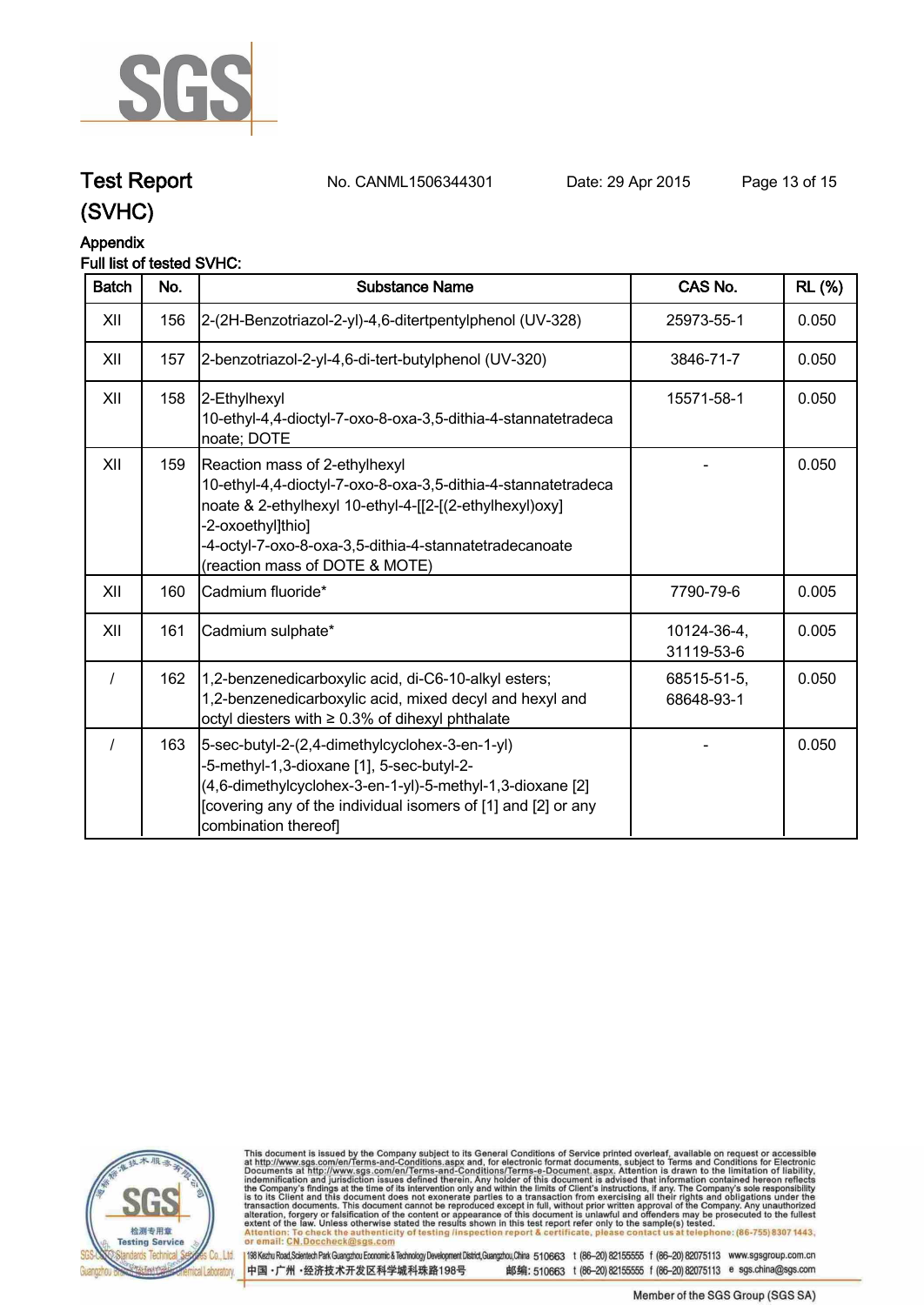

**Test Report. No. CANML1506344301 Date: 29 Apr 2015. Page 14 of 15.**

## **(SVHC)**

## **ATTACHMENTS SVHC Testing Flow Chart**

 **1) Name of the person who made testing: Martin He / Alison Zhang**

**2) Name of the person in charge of testing: Cutey Yu**





This document is issued by the Company subject to its General Conditions of Service printed overleaf, available on request or accessible at http://www.sgs.com/en/Terms-and-Conditions.aspx and, for electronic format documen <u>lephone: (86-755) 8307 1443.</u> Attenti ack the authenticity of testing /inspection report & certificate, pl contact us or email: CN.Doccheck@

198 Kezhu Road,Scientech Park Guangzhou Economic & Technology Development District,Guangzhou,China 510663 t (86-20) 82155555 f (86-20) 82075113 www.sgsgroup.com.cn 中国·广州·经济技术开发区科学城科珠路198号